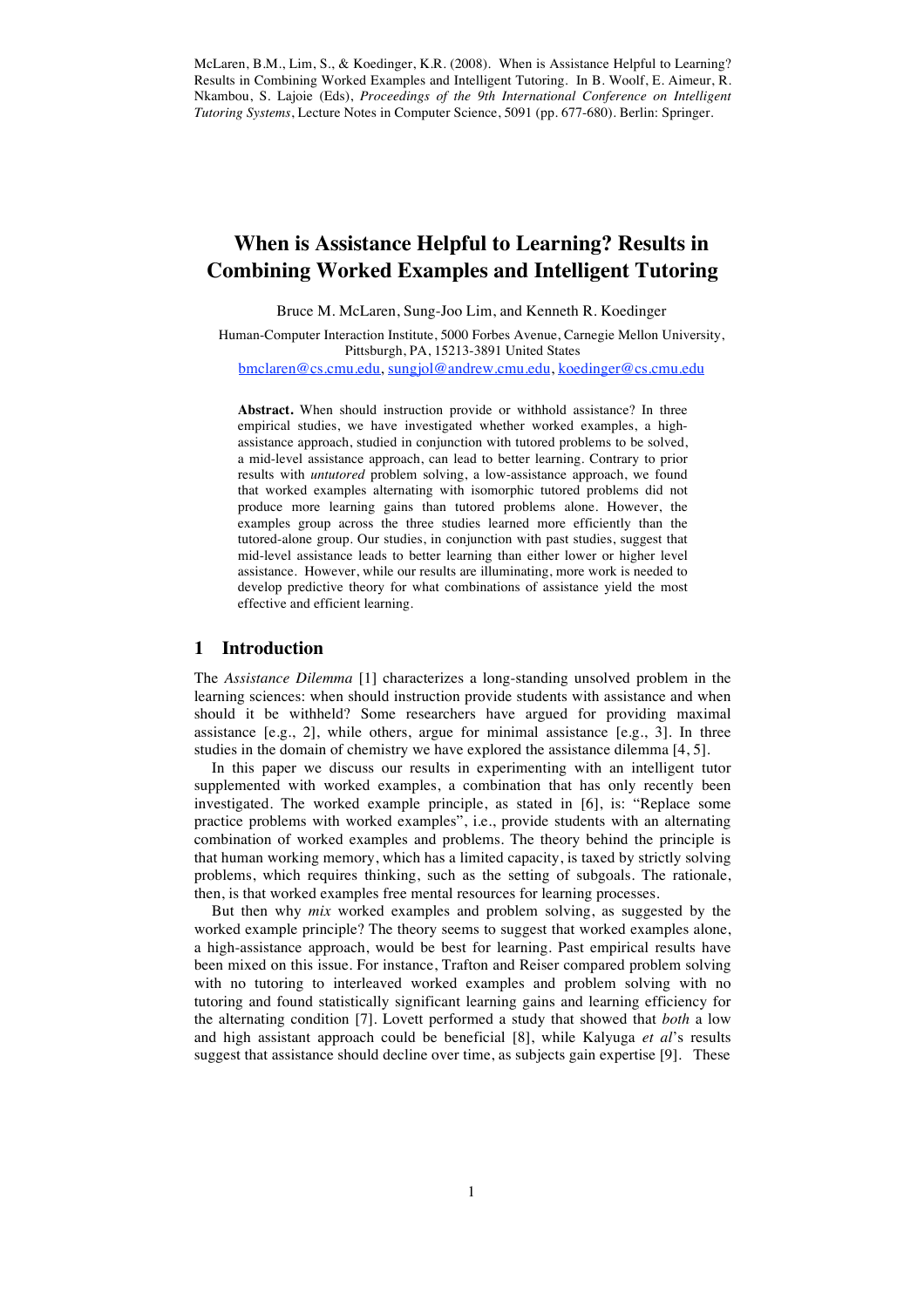(and other) mixed results indicate that there is room for continued studies to explore the issue of when assistance is appropriate in instruction.

Furthermore, until recently there had been little study of the comparative learning benefits of *intelligent tutored* problem solving and other forms of assistance. Tutored problem solving is a mid-level assistance approach that provides more assistance than untutored problem solving but somewhat less than worked examples. Only Schwonke *et al* [10], besides ourselves, have explored the combination of tutored problems and worked examples (without one approach being used by and subservient to the other). Our hypothesis is that *the interleaving of worked examples with tutored problems will further improve learning beyond the benefits of the tutor itself.* We explored this hypothesis using the Stoichiometry Tutor, a web-based intelligent tutor that provides support for a basic subarea of high school chemistry [4, 5].

## **2 Study Design and Results**

In all three studies a 2x2 between-subjects design was employed. The independent variable of primary interest to this paper is *Worked Examples*, with one level being *Tutored Alone* and the other *Worked Examples + Tutored*. In the former condition, which will be referred to as the "Problems Condition", subjects solely solved problems with the Stoichiometry Tutor. In the latter condition, which will be referred to as the "Examples Condition", subjects alternated between studying a worked example (followed by self-explanation questions) and solving an isomorphic problem with the aid of the tutor. (The second independent variable of the studies, "personalization," will not be discussed in this brief paper, as it is not our focus here.)

All instructional materials were provided via the Internet. All subjects worked on 10 study problems (15 in Study 1), presented according to the two conditions described above. All subjects were also given pre- and post-questionnaires, and pre and posttests, with all pre and posttest problems involving the same type of problems as the study problems. Instructional videos on stoichiometry were interspersed, as appropriate, with the study problems in both conditions. The N values of the 3 studies were, respectively, 63, 60, and 81, for a total of 204 participants across all three studies.

| using a one-way ANOVA between the Examples and Problems Conditions' learning efficiency. |                            |                            |                |                    |
|------------------------------------------------------------------------------------------|----------------------------|----------------------------|----------------|--------------------|
|                                                                                          | <b>Examples Condition</b>  | <b>Problems Condition</b>  | <b>P-value</b> | <b>Effect Size</b> |
|                                                                                          | <b>Learning Efficiency</b> | <b>Learning Efficiency</b> |                | (Cohen's $d$ )     |
| Study 1                                                                                  | 0.47                       | $-0.45$                    | $0.005*$       | 0.75               |

**Study 2 0.24 1 1 1 1 1 1 0.3 9 Study 3 0.40 1 1 1 1 0.015\* 1 0.56** 

**Table 1.** Average learning efficiency, calculated, per subject, as z-score (learning gain) - zscore (instructional time) with z-score = (value – average) / stddev. The P-value was calculated using a one-way ANOVA between the Examples and Problems Conditions' learning efficiency.

**\*** - Significant result

The results were as follows. The students exhibited significant learning between the pre and posttests in all conditions of all studies. On the other hand, the students in the Examples Conditions did not learn more than those in the Problems Conditions, contrary to previous findings such as [7]. However, subjects in all of the Examples Conditions spent significantly less time with the study problems. That is, the subjects